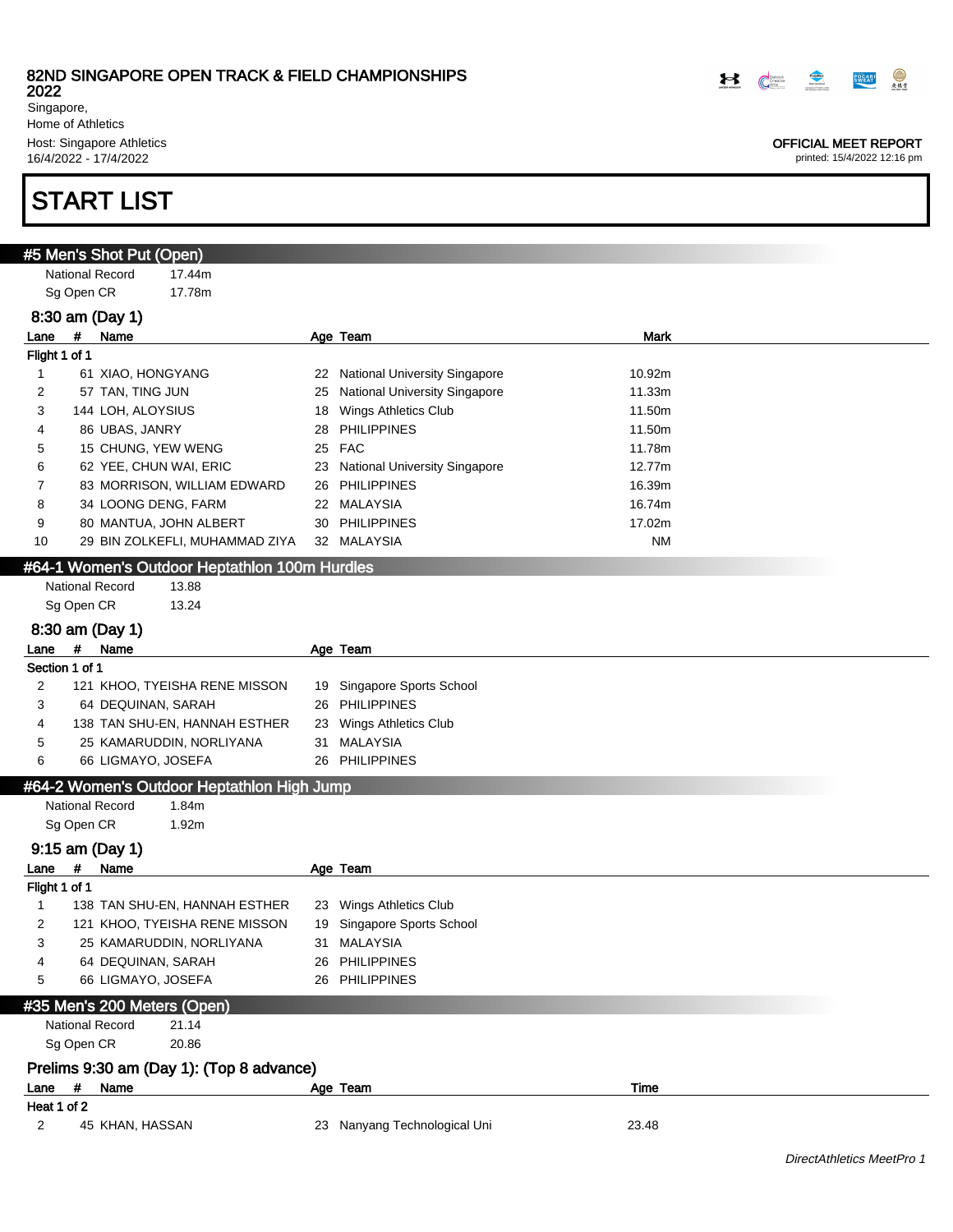Singapore, Home of Athletics Host: Singapore Athletics 16/4/2022 - 17/4/2022

# START LIST

|                       |            | #35 Men's 200 Meters (Open) (cont'd)     |    |                                      |             |  |
|-----------------------|------------|------------------------------------------|----|--------------------------------------|-------------|--|
|                       |            | Prelims 9:30 am (Day 1): (Top 8 advance) |    |                                      |             |  |
| Lane                  | #          | Name                                     |    | Age Team                             | Time        |  |
| 3                     |            | 58 TEH, MITCHELL                         |    | 25 National University Singapore     | 23.10       |  |
| 4                     |            | 52 CHNG, ELGENE                          | 24 | <b>National University Singapore</b> | 22.70       |  |
| 5                     |            | 109 NG, CHIN HUI                         | 28 | Singapore                            | 22.60       |  |
| 6                     |            | 139 BULL, JONATHAN                       | 25 | Wings Athletics Club                 | 22.86       |  |
| 7                     |            | 59 TEOW, ALPHONSUS                       | 23 | <b>National University Singapore</b> | 23.17       |  |
| Heat 2 of 2           |            |                                          |    |                                      |             |  |
| $\overline{2}$        |            | 108 LOUIS, MARC BRIAN                    |    | 20 Singapore                         | 21.93       |  |
| 3                     |            | 37 MOHD FAHMI, MUHAMMAD AZEE             |    | 18 MALAYSIA                          | 21.60       |  |
| 4                     |            | 39 NYEPA, JONATHAN                       |    | 26 MALAYSIA                          | 21.49       |  |
| 5                     |            | 107 LEE, REUBEN RAINER                   | 20 | Singapore                            | 21.46       |  |
| 6                     |            | 113 TAN, ZONG YANG                       | 28 | Singapore                            | 21.83       |  |
| 7                     |            | 46 RYAN, PRAHARSH                        |    | 24 Nanyang Technological Uni         | 22.45       |  |
|                       |            | #4 Women's High Jump (Open)              |    |                                      |             |  |
|                       |            | <b>National Record</b><br>1.84m          |    |                                      |             |  |
|                       | Sg Open CR | 1.92m                                    |    |                                      |             |  |
|                       |            |                                          |    |                                      |             |  |
|                       | $\pmb{\#}$ | 10:30 am (Day 1)<br>Name                 |    |                                      | <b>Mark</b> |  |
| Lane<br>Flight 1 of 1 |            |                                          |    | Age Team                             |             |  |
| 1                     |            | 41 SIM, JUDITH                           |    | 33 Maxform                           | 1.50m       |  |
| 4                     |            | 125 SNG, MICHELLE                        |    | 35 Swift                             | 1.79m       |  |
|                       |            |                                          |    |                                      |             |  |
|                       |            | #12 Women's Javelin (Open)               |    |                                      |             |  |
|                       |            | <b>National Record</b><br>51.66m         |    |                                      |             |  |
|                       | Sg Open CR | 55.39m                                   |    |                                      |             |  |
|                       |            | 10:35 am (Day 1)                         |    |                                      |             |  |
| Lane                  | #          | Name                                     |    | Age Team                             | <b>Mark</b> |  |
| Flight 1 of 1         |            |                                          |    |                                      |             |  |
| $\mathbf{1}$          |            | 66 LIGMAYO, JOSEFA                       |    | 26 PHILIPPINES                       | 23.94m      |  |
| $\overline{2}$        |            | 64 DEQUINAN, SARAH                       |    | 26 PHILIPPINES                       | 44.13m      |  |
| 3                     |            | 69 PALABRICA, EVALYN                     | 28 | <b>PHILIPPINES</b>                   | 46.94m      |  |
| 4                     |            | 154 SHANMUGARATNAM, MAYA                 | 26 | Wings Athletics Club                 | 32.00m      |  |
| 5                     |            | 155 PHUA, JAYDENE                        |    | 18 Wings Athletics Club              | 35.86m      |  |
|                       |            | #29 Men's 110m Hurdles (Open)            |    |                                      |             |  |
|                       |            | National Record<br>13.97                 |    |                                      |             |  |
|                       | Sg Open CR | 13.83                                    |    |                                      |             |  |
|                       |            | 10:30 am (Day 1)                         |    |                                      |             |  |
| Lane                  | $\pmb{\#}$ | Name                                     |    | Age Team                             | Time        |  |
| Section 1 of 1        |            |                                          |    |                                      |             |  |
| 3                     |            | 87 VERGEL, ALVIN JOHN                    |    | 25 PHILIPPINES                       | 14.57       |  |
| 4                     |            | 101 ANG, CHEN XIANG                      |    | 28 Singapore                         | 13.97       |  |
| 5                     |            | 102 CHONG, WEI GUAN                      |    | 22 Singapore                         | 14.30       |  |
| 6                     |            | 86 UBAS, JANRY                           |    | 28 PHILIPPINES                       | 15.34       |  |
|                       |            |                                          |    |                                      |             |  |



OFFICIAL MEET REPORT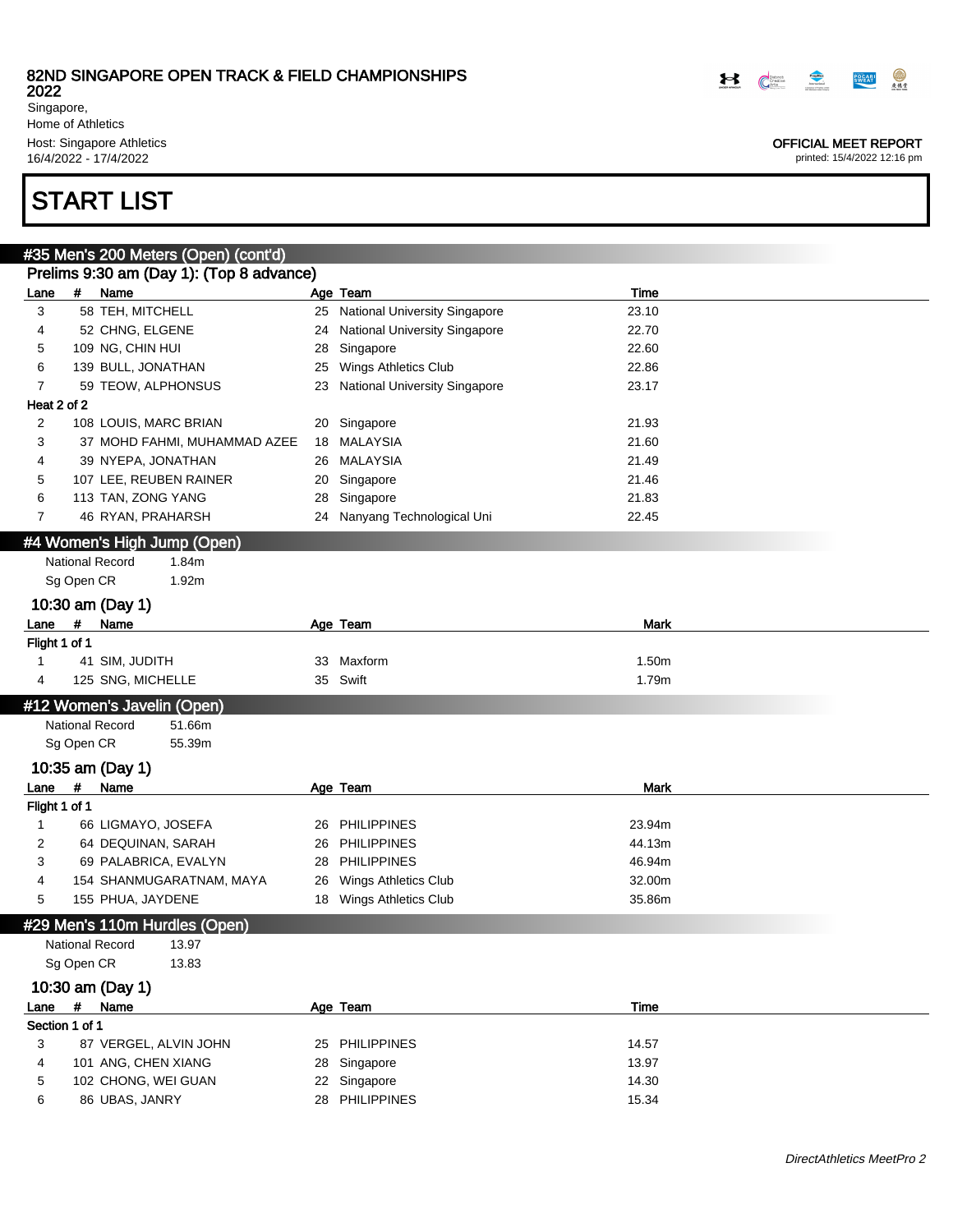2022

Singapore, Home of Athletics Host: Singapore Athletics 16/4/2022 - 17/4/2022

# START LIST

|                |                               | #30 Women's 100m Hurdles (Open)           |    |                            |             |
|----------------|-------------------------------|-------------------------------------------|----|----------------------------|-------------|
|                | <b>National Record</b>        | 13.88                                     |    |                            |             |
|                | Sg Open CR                    | 13.24                                     |    |                            |             |
|                | 10:50 am (Day 1)              |                                           |    |                            |             |
| Lane           | # Name                        |                                           |    | Age Team                   | Time        |
| Section 1 of 1 |                               |                                           |    |                            |             |
| 2              | 66 LIGMAYO, JOSEFA            |                                           |    | 26 PHILIPPINES             | 15.65       |
| 3              | 97 ONG, KERSTIN               |                                           |    | 25 Singapore               | 15.05       |
| 4              | 18 NOVA, EMILIA               |                                           |    | 27 Indonesia               | 13.74       |
| 5              | 65 ESCOTON, MELISSA           |                                           | 25 | <b>PHILIPPINES</b>         | 14.02       |
| 6              | 64 DEQUINAN, SARAH            |                                           |    | 26 PHILIPPINES             | 15.64       |
|                | #3 Men's High Jump (Open)     |                                           |    |                            |             |
|                | <b>National Record</b>        | 2.22m                                     |    |                            |             |
|                | Sg Open CR                    | 2.30m                                     |    |                            |             |
|                | 1:50 pm (Day 1)               |                                           |    |                            |             |
| Lane           | #<br>Name                     |                                           |    | Age Team                   | <b>Mark</b> |
| Flight 1 of 1  |                               |                                           |    |                            |             |
| 1              |                               | 145 MARDAN, HAIRUL SYAMIL                 |    | 23 Wings Athletics Club    | 1.90m       |
| 2              | 148 PAK, ANDREW               |                                           | 20 | Wings Athletics Club       | 1.96m       |
| 3              | 104 KAM, KAMPTON              |                                           | 21 | Singapore                  | 2.15m       |
| 4              | 86 UBAS, JANRY                |                                           |    | 28 PHILIPPINES             | <b>NM</b>   |
|                |                               | #64-3 Women's Outdoor Heptathlon Shot Put |    |                            |             |
|                | <b>National Record</b>        | 18.57m                                    |    |                            |             |
|                | Sg Open CR                    | 18.74m                                    |    |                            |             |
|                |                               |                                           |    |                            |             |
|                | 1:55 pm (Day 1)               |                                           |    |                            |             |
| Lane           | $\#$<br>Name                  |                                           |    | Age Team                   |             |
| Flight 1 of 1  |                               |                                           |    |                            |             |
| 1              |                               | 138 TAN SHU-EN, HANNAH ESTHER             |    | 23 Wings Athletics Club    |             |
| 2              |                               | 121 KHOO, TYEISHA RENE MISSON             |    | 19 Singapore Sports School |             |
| 3              |                               | 25 KAMARUDDIN, NORLIYANA                  |    | 31 MALAYSIA                |             |
| 4              | 66 LIGMAYO, JOSEFA            |                                           | 26 | <b>PHILIPPINES</b>         |             |
| 5              | 64 DEQUINAN, SARAH            |                                           |    | 26 PHILIPPINES             |             |
|                | #25 Men's 400m Hurdles (Open) |                                           |    |                            |             |
|                | <b>National Record</b>        | 51.73                                     |    |                            |             |
|                | Sg Open CR                    | 50.20                                     |    |                            |             |
|                | 2:50 pm (Day 1)               |                                           |    |                            |             |
| Lane           | #<br>Name                     |                                           |    | Age Team                   | Time        |
| Section 1 of 1 |                               |                                           |    |                            |             |
| 3              | 82 MEDINA, FRANCIS            |                                           |    | 26 PHILIPPINES             | 54.02       |
| 4              |                               | 20 EDWIN BINSAR, HALOMOAN                 |    | 22 Indonesia               | 51.33       |
| 5              | 110 QUEK, CALVIN              |                                           |    | 26 Singapore               | 51.73       |
| 6              | 88 AMIR, HARITH               |                                           |    | 20 Reactiv                 | 1:03.73     |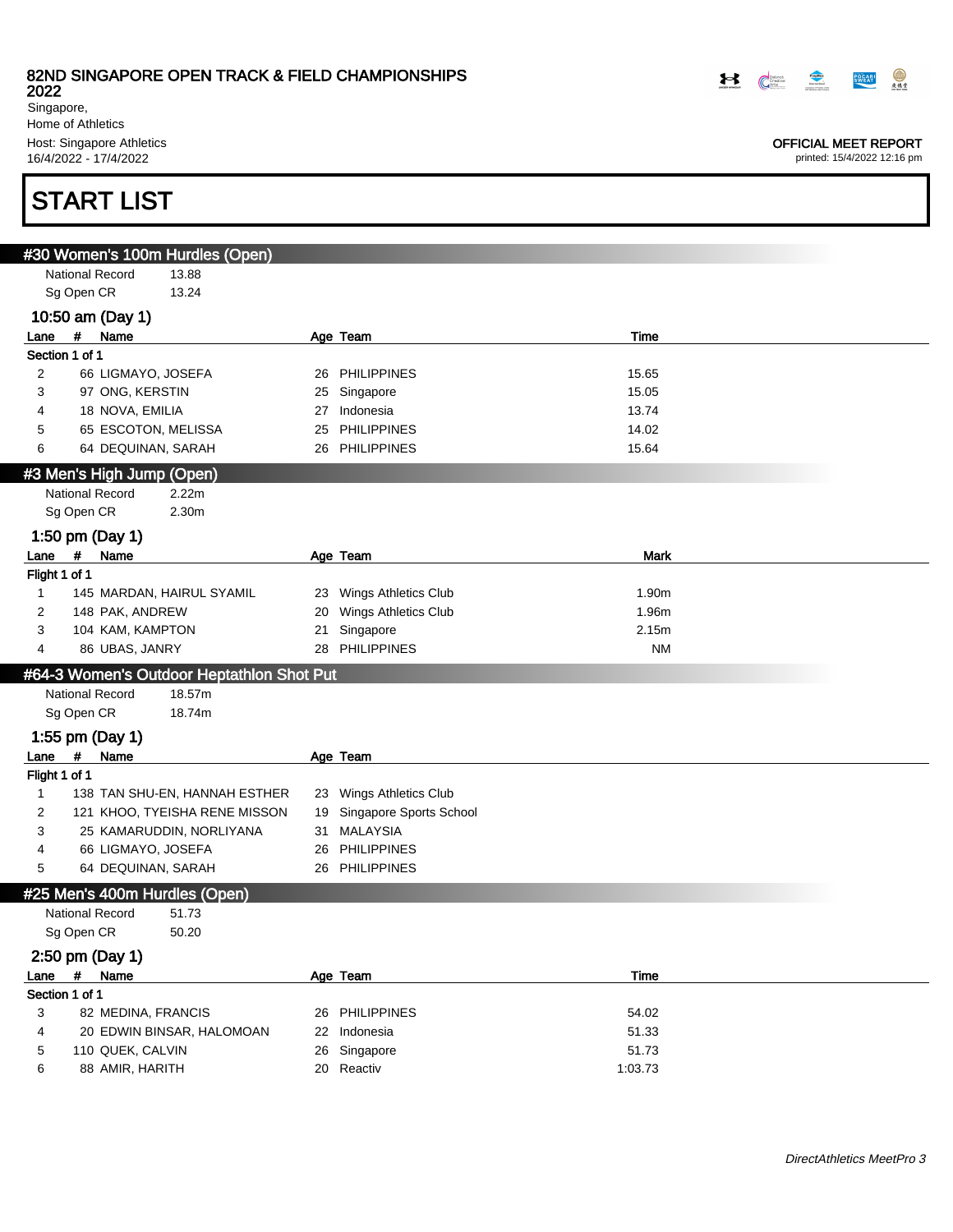2022

Singapore, Home of Athletics Host: Singapore Athletics 16/4/2022 - 17/4/2022

# START LIST

| <u>#26 Wom</u> en's 400m Hurdles (Open)          |    |                                      |         |
|--------------------------------------------------|----|--------------------------------------|---------|
| <b>National Record</b><br>58.93                  |    |                                      |         |
| Sg Open CR<br>56.66                              |    |                                      |         |
| 3:10 pm (Day 1)                                  |    |                                      |         |
| # Name<br>Lane                                   |    | Age Team                             | Time    |
| Section 1 of 1                                   |    |                                      |         |
| 43 TAN, CLENYCE<br>3                             |    | 23 Nanyang Technological Uni         | 1:08.13 |
| 49 GOH, CELESTE<br>4                             | 23 | <b>National University Singapore</b> | 1:08.00 |
| 136 KANG, PEI LING<br>5                          |    | 25 Wings Athletics Club              | 1:12.66 |
| #24 Women's Triple Jump (Open)                   |    |                                      |         |
| <b>National Record</b><br>12.54m                 |    |                                      |         |
| Sg Open CR<br>13.90m                             |    |                                      |         |
| 3:15 pm (Day 1)                                  |    |                                      |         |
| #<br>Name<br>Lane                                |    | Age Team                             | Mark    |
| Flight 1 of 1                                    |    |                                      |         |
| 123 NG, JING NI<br>1                             |    | 17 Singapore Sports School           | 10.50m  |
| 119 CHANDRU, BHAVIKA<br>2                        | 18 | Singapore Sports School              | 10.77m  |
| 3<br>13 KHUDOYAROVA, ROKSANA                     |    | 21 European Gold Athletics Club      | 13.60m  |
| #11 Men's Javelin (Open)                         |    |                                      |         |
| <b>National Record</b><br>61.07m                 |    |                                      |         |
| Sg Open CR<br>78.93m                             |    |                                      |         |
|                                                  |    |                                      |         |
| 3:30 pm (Day 1)<br>$\#$                          |    |                                      |         |
| Name<br>Lane<br>Flight 1 of 1                    |    | Age Team                             | Mark    |
| 61 XIAO, HONGYANG<br>1                           |    | 22 National University Singapore     | 42.98m  |
| 14 CHUA, QI LONG<br>2                            |    | 18 FAC                               | 43.05m  |
| 53 CHONG, WENG TENG, ZANE<br>3                   |    | 25 National University Singapore     | 54.77m  |
| 16 NG KAI LEONG, ROY<br>4                        |    | 19 FAC                               | 56.98m  |
| 17 WONG, YIJIE LUCAS<br>5                        |    | 18 FAC                               | 59.49m  |
| 74 CALANO, MELVIN<br>6                           | 31 | <b>PHILIPPINES</b>                   | 64.98m  |
| #36 Women's 200 Meters (Open)                    |    |                                      |         |
| <b>National Record</b><br>23.60                  |    |                                      |         |
| Sg Open CR<br>23.40                              |    |                                      |         |
|                                                  |    |                                      |         |
| 3:40 pm (Day 1)                                  |    |                                      |         |
| #<br>Name<br>Lane                                |    | Age Team                             | Time    |
| Section 1 of 1<br>5<br>96 LIM, GWENDOLYN THERESE |    |                                      | 26.91   |
| 7<br>98 PEREIRA, VERONICA SHANTI                 |    | 20 Singapore<br>26 Singapore         | 24.33   |
|                                                  |    |                                      |         |
| #64-4 Women's Outdoor Heptathlon 200 Meters      |    |                                      |         |
| <b>National Record</b><br>23.60                  |    |                                      |         |
| Sg Open CR<br>23.40                              |    |                                      |         |
| 4:00 pm (Day 1)                                  |    |                                      |         |
| #<br>Name<br>Lane                                |    | Age Team                             |         |
| Section 1 of 1                                   |    |                                      |         |
| 2<br>138 TAN SHU-EN, HANNAH ESTHER               |    | 23 Wings Athletics Club              |         |

**FOCART REAL**  $\begin{picture}(20,10) \put(0,0){\line(1,0){10}} \put(15,0){\line(1,0){10}} \put(15,0){\line(1,0){10}} \put(15,0){\line(1,0){10}} \put(15,0){\line(1,0){10}} \put(15,0){\line(1,0){10}} \put(15,0){\line(1,0){10}} \put(15,0){\line(1,0){10}} \put(15,0){\line(1,0){10}} \put(15,0){\line(1,0){10}} \put(15,0){\line(1,0){10}} \put(15,0){\line(1$ 

#### OFFICIAL MEET REPORT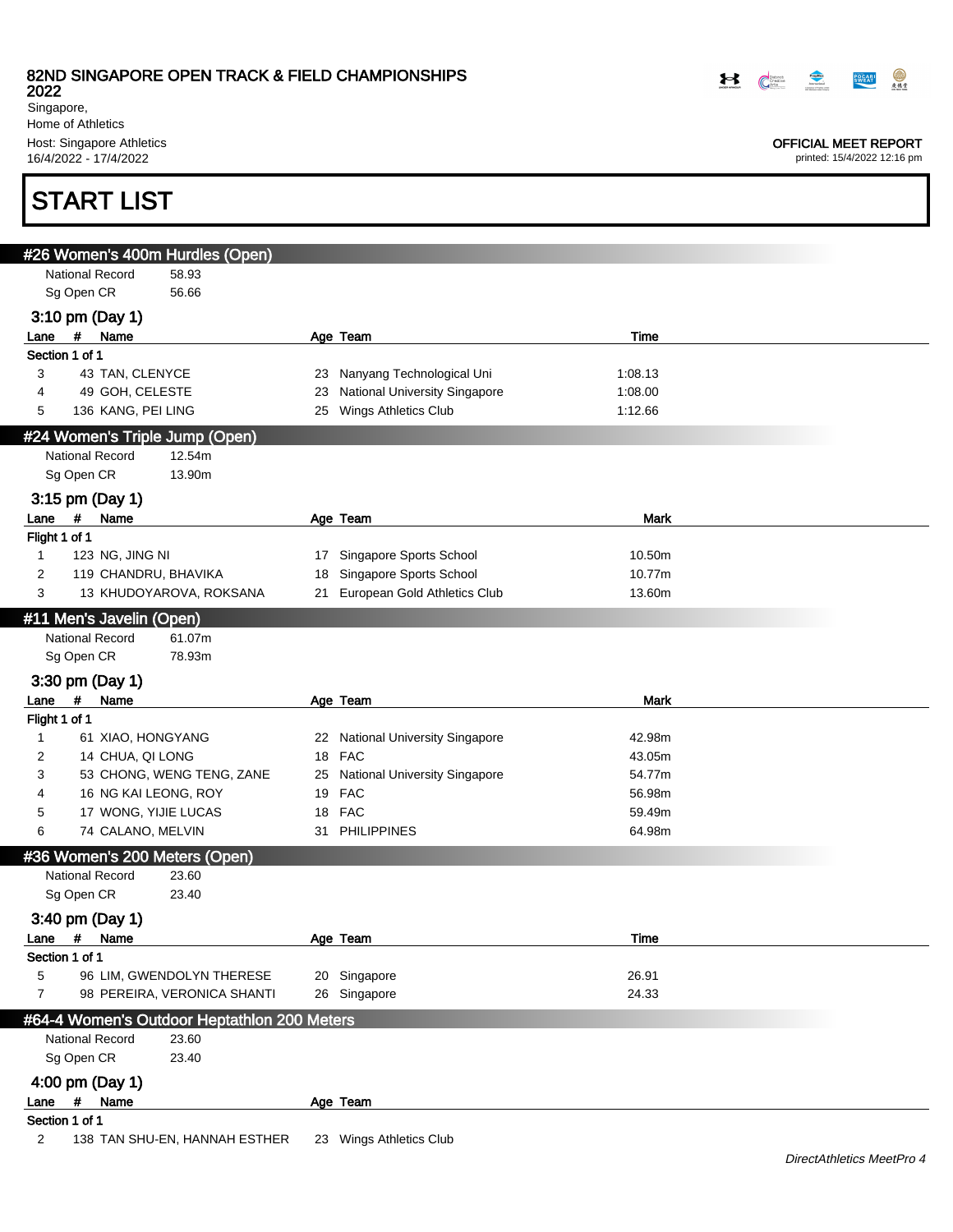2022

Singapore, Home of Athletics Host: Singapore Athletics

16/4/2022 - 17/4/2022

# START LIST

|                               | #64-4 Women's Outdoor Heptathlon 200 Meters (cont'd)           |    |                                                   |                |
|-------------------------------|----------------------------------------------------------------|----|---------------------------------------------------|----------------|
|                               | 4:00 pm (Day 1)                                                |    |                                                   |                |
| Lane                          | # Name                                                         |    | Age Team                                          |                |
| 3                             | 64 DEQUINAN, SARAH                                             |    | 26 PHILIPPINES                                    |                |
| 4                             | 25 KAMARUDDIN, NORLIYANA                                       |    | 31 MALAYSIA                                       |                |
| 5                             | 66 LIGMAYO, JOSEFA                                             |    | 26 PHILIPPINES                                    |                |
| 6                             | 121 KHOO, TYEISHA RENE MISSON                                  |    | 19 Singapore Sports School                        |                |
|                               | #23 Men's Triple Jump (Open)                                   |    |                                                   |                |
|                               | <b>National Record</b><br>16.04m                               |    |                                                   |                |
|                               | Sg Open CR<br>16.94m                                           |    |                                                   |                |
|                               | 4:25 pm (Day 1)                                                |    |                                                   |                |
| Lane                          | #<br>Name                                                      |    | Age Team                                          | Mark           |
| Flight 1 of 1                 |                                                                |    |                                                   |                |
| $\mathbf{1}$                  | 147 ONG, RUSSELL                                               |    | 18 Wings Athletics Club                           | 14.27m         |
| 2                             | 143 LEE, GABRIEL                                               |    | 19 Wings Athletics Club                           | 14.82m         |
| 3                             | 79 MALIPAY, RONNE                                              | 29 | <b>PHILIPPINES</b>                                | 15.20m         |
| 4                             | 76 DIONES, MARK HARRY                                          |    | 29 PHILIPPINES                                    | 15.24m         |
|                               | #17 Men's 1500 Meters (Open)                                   |    |                                                   |                |
|                               | <b>National Record</b><br>3:51.51                              |    |                                                   |                |
|                               | Sg Open CR<br>3:45.00                                          |    |                                                   |                |
|                               |                                                                |    |                                                   |                |
|                               |                                                                |    |                                                   |                |
|                               | 5:00 pm (Day 1)                                                |    |                                                   |                |
| Lane                          | #<br>Name<br>Section 1 of 1                                    |    | Age Team                                          | Time           |
| $\mathbf{1}$                  | 36 ., MOHAMAD AMIRUL ARIF                                      |    | 22 MALAYSIA                                       | 3:58.74        |
| $\overline{2}$                | 112 SOUNDARARAJAH, JEEVANEESH                                  | 29 | Singapore                                         | 4:02.00        |
| 3                             | 117 HERR, STEFAN                                               |    | 35 Singapore Shufflers                            | 4:13.17        |
| 4                             | 118 WALTON, DAVID                                              |    | 18 Singapore Shufflers                            | 4:17.12        |
| 5                             | 33 KRISHNAN, PRABUDASS                                         |    | 32 MALAYSIA                                       | 3:55.59        |
| 6                             | 81 MASANO, MARIANO                                             |    | 24 PHILIPPINES                                    | 4:02.52        |
| $\overline{7}$                | 73 BRAZA, ALFRENCE                                             | 21 | <b>PHILIPPINES</b>                                | 4:03.02        |
|                               |                                                                |    |                                                   |                |
|                               | #2 Women's Long Jump (Open)<br><b>National Record</b><br>6.18m |    |                                                   |                |
|                               | Sg Open CR<br>6.59m                                            |    |                                                   |                |
|                               |                                                                |    |                                                   |                |
|                               | 8:45 am (Day 2)                                                |    |                                                   |                |
| Lane                          | #<br>Name                                                      |    | Age Team                                          | Mark           |
| Flight 1 of 1<br>$\mathbf{1}$ |                                                                |    |                                                   |                |
|                               | 126 WEI LU, ANG                                                |    | 24 Swift                                          | 4.99m          |
| $\overline{2}$                | 122 MOHD ADZHAR, MARSYA SYAZW                                  |    | 16 Singapore Sports School                        | 5.06m          |
| $\mathbf 5$<br>6              | 70 SANTOS, KATHERINE KHAY<br>13 KHUDOYAROVA, ROKSANA           |    | 32 PHILIPPINES<br>21 European Gold Athletics Club | 6.06m<br>6.12m |

#### #64-5 Women's Outdoor Heptathlon Long Jump National Record 6.18m

Sg Open CR 6.59m

**EOCARD**  $\mathbf{B}$   $\mathbb{C}^{\text{const}}$   $\mathbb{C}^{\mathbb{C}}$ 

#### OFFICIAL MEET REPORT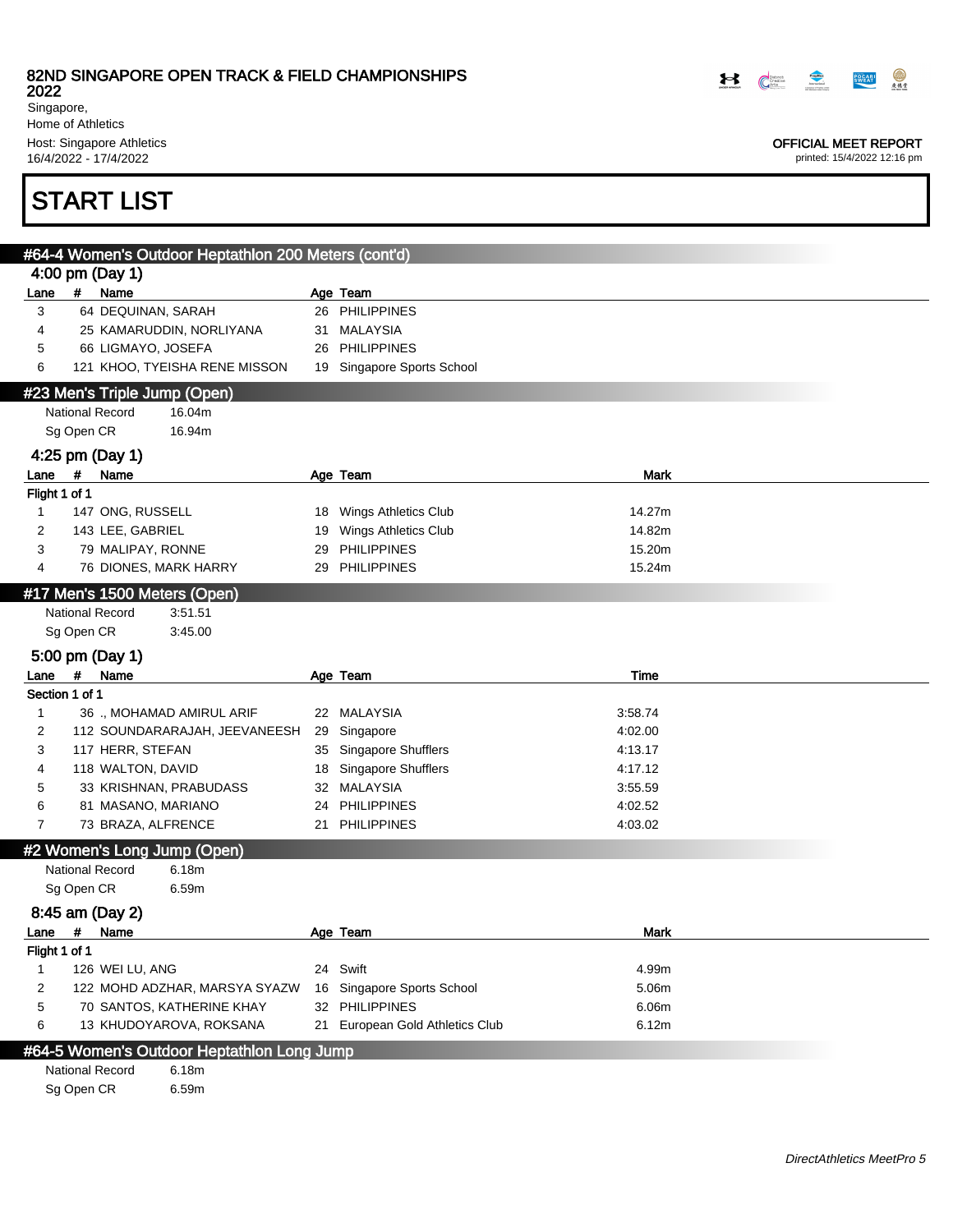2022

Singapore, Home of Athletics Host: Singapore Athletics

16/4/2022 - 17/4/2022

# START LIST

|                       |            | #64-5 Women's Outdoor Heptathlon Long Jump (cont'd) |    |                                      |             |  |
|-----------------------|------------|-----------------------------------------------------|----|--------------------------------------|-------------|--|
|                       | $\pmb{\#}$ | 8:45 am (Day 2)                                     |    |                                      |             |  |
| Lane<br>Flight 1 of 1 |            | Name                                                |    | Age Team                             |             |  |
| $\mathbf{1}$          |            | 121 KHOO, TYEISHA RENE MISSON                       | 19 | Singapore Sports School              |             |  |
| 2                     |            | 138 TAN SHU-EN, HANNAH ESTHER                       | 23 | Wings Athletics Club                 |             |  |
| 3                     |            | 64 DEQUINAN, SARAH                                  |    | 26 PHILIPPINES                       |             |  |
| 4                     |            | 66 LIGMAYO, JOSEFA                                  |    | 26 PHILIPPINES                       |             |  |
| 5                     |            | 25 KAMARUDDIN, NORLIYANA                            |    | 31 MALAYSIA                          |             |  |
|                       |            | #32 Women's Pole Vault (Open)                       |    |                                      |             |  |
|                       |            | <b>National Record</b><br>3.91m                     |    |                                      |             |  |
|                       | Sg Open CR | 4.15m                                               |    |                                      |             |  |
|                       |            | 9:00 am (Day 2)                                     |    |                                      |             |  |
| Lane                  | #          | Name                                                |    | Age Team                             | <b>Mark</b> |  |
| Flight 1 of 1         |            |                                                     |    |                                      |             |  |
| 1                     |            | 42 SHI, JIAYI JOEY                                  | 22 | Nanyang Technological Uni            | 2.60m       |  |
| 2                     |            | 2 TAN, SHAYNE                                       | 19 | Club Zoom                            | 2.80m       |  |
| 3                     |            | 3 TAY, ESTHER                                       | 17 | Club Zoom                            | 2.80m       |  |
| 4                     |            | 137 TAN, MAXIM                                      | 19 | Wings Athletics Club                 | 3.00m       |  |
| 5                     |            | 1 SIA, CHERLIN                                      | 21 | Club Zoom                            | 3.03m       |  |
| 6                     |            | 100 YANG, RACHEL                                    | 40 | Singapore                            | 3.65m       |  |
| 7                     |            | 72 UY, NATALIE ROSE                                 |    | 28 PHILIPPINES                       | 4.21m       |  |
|                       |            | #19 Men's 5000 Meters (Open)                        |    |                                      |             |  |
|                       |            | <b>National Record</b><br>14:44.21                  |    |                                      |             |  |
|                       | Sg Open CR | 14:06.50                                            |    |                                      |             |  |
|                       |            | 9:10 am (Day 2)                                     |    |                                      |             |  |
| Lane                  | #          | Name                                                |    | Age Team                             | Time        |  |
| Section 1 of 1        |            |                                                     |    |                                      |             |  |
| $\mathbf{1}$          |            | 142 GURUNG, SUBAS                                   | 25 | Wings Athletics Club                 | 15:20.00    |  |
| 2                     |            | 118 WALTON, DAVID                                   | 18 | <b>Singapore Shufflers</b>           | 16:16.55    |  |
| 3                     |            | 54 FOO, GERALD                                      | 24 | <b>National University Singapore</b> | 16:30.00    |  |
| 4                     |            | 6 KO, KEANE                                         | 22 | Club Zoom                            | 16:30.00    |  |
| 5                     |            | 73 BRAZA, ALFRENCE                                  | 21 | <b>PHILIPPINES</b>                   | <b>NT</b>   |  |
|                       |            | #22 Women's Discus (Open)                           |    |                                      |             |  |
|                       |            | National Record<br>49.91m                           |    |                                      |             |  |
|                       | Sg Open CR | 57.82m                                              |    |                                      |             |  |
|                       |            | 9:45 am (Day 2)                                     |    |                                      |             |  |
| Lane                  | #          | Name                                                |    | Age Team                             | <b>Mark</b> |  |
| Flight 1 of 1         |            |                                                     |    |                                      |             |  |
| $\mathbf{1}$          |            | 116 YEE WAI TENG, MELISSA                           |    | 24 Singapore Institute of Technology | 33.58m      |  |
| 2                     |            | 26 KANG NI, CHOO                                    |    | 28 MALAYSIA                          | 45.53m      |  |



#### OFFICIAL MEET REPORT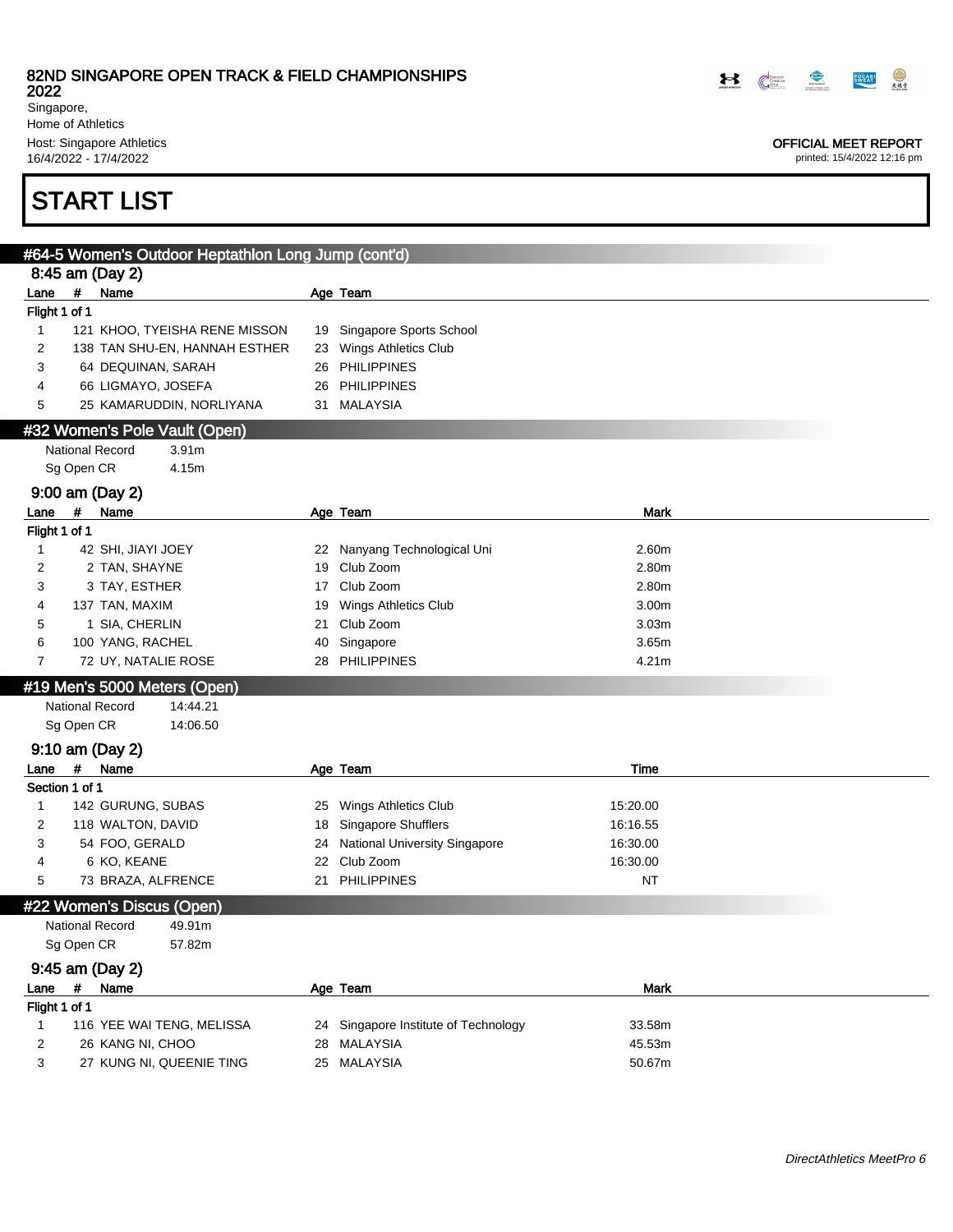2022

Singapore, Home of Athletics Host: Singapore Athletics 16/4/2022 - 17/4/2022

# START LIST

## #10 Women's 100 Meters (Open)

National Record 11.58 Sg Open CR 11.69

#### Prelims 9:55 am (Day 2): (Top 8 advance)

OFFICIAL MEET REPORT printed: 15/4/2022 12:16 pm

**POCARI** 

 $\bigcirc$ 

| Lane        | # | Name                          |    | Age Team       | Time  |
|-------------|---|-------------------------------|----|----------------|-------|
| Heat 1 of 2 |   |                               |    |                |       |
| 2           |   | 12 TAN, SUI XIN               | 27 | Erovra Club    | 13.72 |
| 3           |   | 95 LIEW, BERNICE YEE LING     | 19 | Singapore      | 12.87 |
| 4           |   | 68 LUZON-MEDINA, ELOISA       |    | 26 PHILIPPINES | 12.66 |
| 5           |   | 97 ONG, KERSTIN               |    | 25 Singapore   | 12.97 |
| 6           |   | 96 LIM, GWENDOLYN THERESE     |    | 20 Singapore   | 12.91 |
| Heat 2 of 2 |   |                               |    |                |       |
| 2           |   | 94 GOH, CLARA                 | 22 | Singapore      | 12.52 |
| 3           |   | 92 CHANDRAN, KUGAPRIYA        |    | 24 Singapore   | 12.36 |
| 4           |   | 98 PEREIRA, VERONICA SHANTI   |    | 26 Singapore   | 11.88 |
| 5           |   | 19 VANESA LONTENG, VALENTINE  | 17 | Indonesia      | 12.04 |
| 6           |   | 99 TAN, ELIZABETH ANN SHEE RU | 19 | Singapore      | 12.49 |
| 7           |   | 93 ENRIQUEZ, ROXANNE ROSE ZUL |    | 26 Singapore   | 12.62 |

#### #9 Men's 100 Meters (Open)

National Record 10.37 Sg Open CR 10.30

## Prelims 10:15 am (Day 2): (Top 8 advance)

| Lane        | # | Name                         |    | Age Team                             | Time  |
|-------------|---|------------------------------|----|--------------------------------------|-------|
| Heat 1 of 3 |   |                              |    |                                      |       |
| 1           |   | 89 YEO, GENE                 | 20 | Reactiv                              | 11.36 |
| 2           |   | 46 RYAN, PRAHARSH            | 24 | Nanyang Technological Uni            | 11.30 |
| 3           |   | 139 BULL, JONATHAN           | 25 | Wings Athletics Club                 | 11.26 |
| 4           |   | 90 NICK, NEO                 | 27 | <b>Regional Training Centre</b>      | 11.24 |
| 5           |   | 56 NG, BRYAN                 | 22 | National University Singapore        | 11.24 |
| 6           |   | 59 TEOW, ALPHONSUS           | 23 | <b>National University Singapore</b> | 11.26 |
| 7           |   | 52 CHNG, ELGENE              | 24 | National University Singapore        | 11.32 |
| 8           |   | 47 ZULKHAIR, MUHD            | 25 | Nanyang Technological Uni            | 11.39 |
| Heat 2 of 3 |   |                              |    |                                      |       |
| 2           |   | 149 RAPHAEL, RYAN            | 19 | Wings Athletics Club                 | 11.19 |
| 3           |   | 133 DARYL, TAN HONG AN       | 21 | Team Cicada Trackers                 | 11.09 |
| 4           |   | 58 TEH, MITCHELL             | 25 | National University Singapore        | 10.96 |
| 5           |   | 91 TAN, MARCELL              | 23 | <b>Regional Training Centre</b>      | 10.95 |
| 6           |   | 111 SING, HUI                | 25 | Singapore                            | 11.00 |
| 7           |   | 86 UBAS, JANRY               | 28 | <b>PHILIPPINES</b>                   | 11.13 |
| 8           |   | 141 GAN, IAN                 | 20 | Wings Athletics Club                 | 11.24 |
| Heat 3 of 3 |   |                              |    |                                      |       |
| 1           |   | 114 XANDER, HO ANN HENG      | 22 | Singapore                            | 10.85 |
| 2           |   | 105 KOE, IAN                 | 23 | Singapore                            | 10.77 |
| 3           |   | 35 MD SAAT, MUHAMMAD ARSYAD  | 20 | <b>MALAYSIA</b>                      | 10.48 |
| 4           |   | 108 LOUIS, MARC BRIAN        | 20 | Singapore                            | 10.39 |
| 5           |   | 31 ISMAIL, MUHAMMAD ZULFIQAR | 23 | MALAYSIA                             | 10.46 |
| 6           |   | 39 NYEPA, JONATHAN           | 26 | MALAYSIA                             | 10.51 |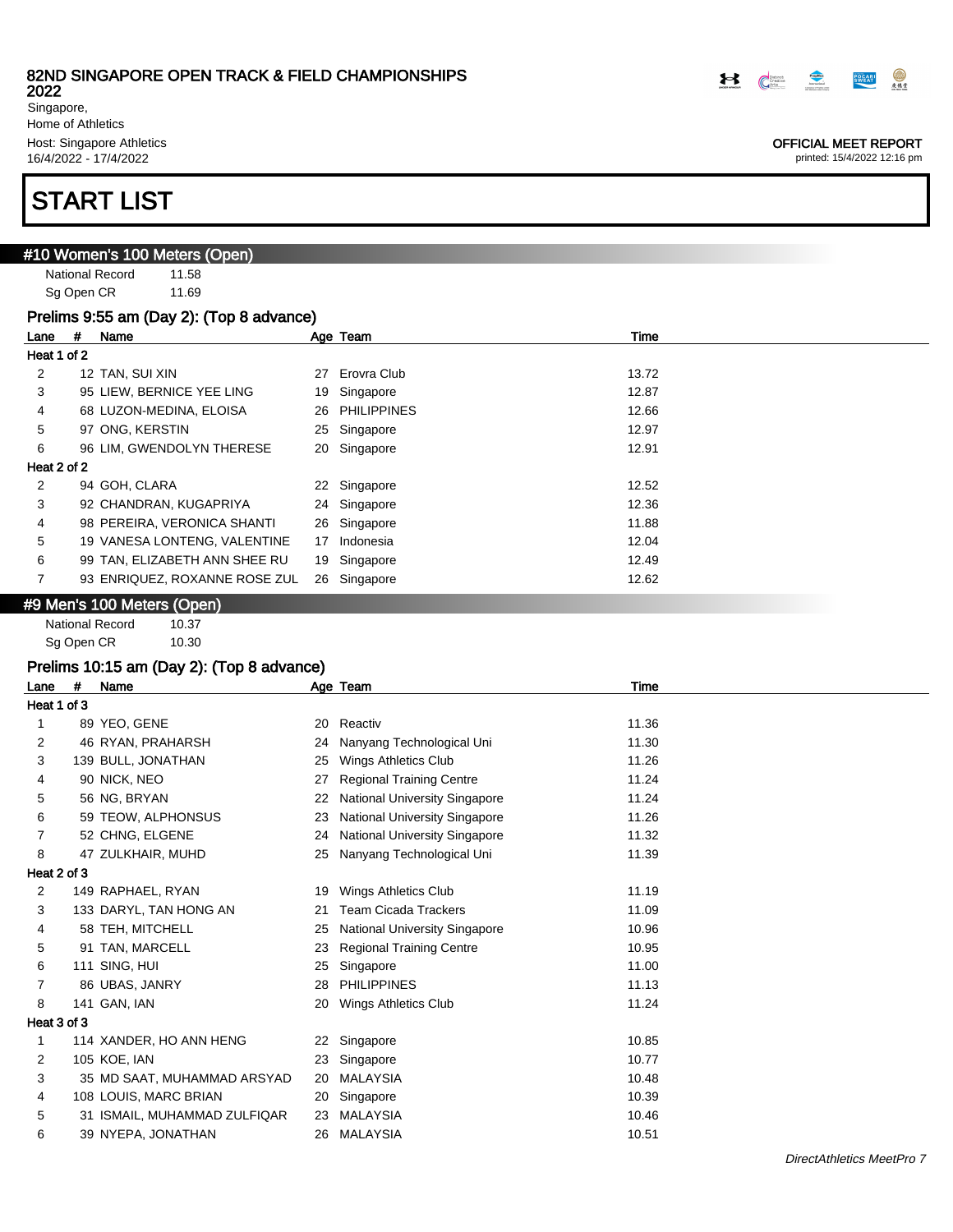2022 Singapore, Home of Athletics Host: Singapore Athletics

16/4/2022 - 17/4/2022

# START LIST

|                                           | #9 Men's 100 Meters (Open) (cont'd) |                            |  |              |       |  |  |  |  |  |
|-------------------------------------------|-------------------------------------|----------------------------|--|--------------|-------|--|--|--|--|--|
| Prelims 10:15 am (Day 2): (Top 8 advance) |                                     |                            |  |              |       |  |  |  |  |  |
| Lane                                      |                                     | Name                       |  | Age Team     | Time  |  |  |  |  |  |
|                                           |                                     | 30 HANAFI, MUHAMMAD HAIQAL |  | 23 MALAYSIA  | 10.58 |  |  |  |  |  |
|                                           |                                     | 103 CHUA, JOSHUA           |  | 22 Singapore | 10.59 |  |  |  |  |  |
| #13 Men's 400 Meters (Open)               |                                     |                            |  |              |       |  |  |  |  |  |

National Record 47.02 Sg Open CR 46.25

#### Prelims 11:00 am (Day 2): (Top 8 advance)

| Lane        | # | Name                         |    | Age Team                | Time      |
|-------------|---|------------------------------|----|-------------------------|-----------|
| Heat 1 of 2 |   |                              |    |                         |           |
| 3           |   | 78 LABITA, ALRYHAN           |    | 21 PHILIPPINES          | <b>NT</b> |
| 4           |   | 131 SUBASH, KISEN            |    | 24 Swift                | 52.00     |
| 5           |   | 128 BHARADWAJ, AKASH VIJAY   |    | 18 Swift                | 51.22     |
| 6           |   | 124 MUTHUKUMARAN, RAAM KUMAR | 18 | Singapore Sports School | 52.26     |
|             |   | 82 MEDINA, FRANCIS           |    | 26 PHILIPPINES          | <b>NT</b> |
| Heat 2 of 2 |   |                              |    |                         |           |
| 2           |   | 110 QUEK, CALVIN             | 26 | Singapore               | 49.86     |
| 3           |   | 75 DEL PRADO, MICHAEL CARLO  |    | 27 PHILIPPINES          | 48.15     |
| 4           |   | 84 RAMIREZ, FREDERICK        |    | 24 PHILIPPINES          | 47.42     |
| 5           |   | 113 TAN, ZONG YANG           |    | 28 Singapore            | 47.57     |
| 6           |   | 109 NG, CHIN HUI             | 28 | Singapore               | 49.90     |

#### #64-6 Women's Outdoor Heptathlon Javelin

National Record 51.66m Sg Open CR 55.39m

11:05 am (Day 2)

Lane # Name Manne Age Team Flight 1 of 1

- 
- 1 138 TAN SHU-EN, HANNAH ESTHER 23 Wings Athletics Club 2 121 KHOO, TYEISHA RENE MISSON 19 Singapore Sports School 3 25 KAMARUDDIN, NORLIYANA 31 MALAYSIA 4 64 DEQUINAN, SARAH 26 PHILIPPINES
	- 5 66 LIGMAYO, JOSEFA 26 PHILIPPINES

#### #1 Men's Long Jump (Open)

```
National Record 7.62m
```

```
Sg Open CR 7.99m
```
#### 1:30 pm (Day 2)

| Lane          | -# | Name                       | Age Team                   | <b>Mark</b> |
|---------------|----|----------------------------|----------------------------|-------------|
| Flight 1 of 1 |    |                            |                            |             |
|               |    | 153 ZHUO, ZHE HENG TERTIUS | 18 Singapore Sports School | 6.62m       |
|               |    | 146 ONG, ISAAC             | 18 Wings Athletics Club    | 6.93m       |
|               |    | 151 TOH, TEDD              | 20 Wings Athletics Club    | 7.02m       |
| 4             |    | 28 ANURA, ANDRE            | 23 MALAYSIA                | 7.58m       |
| 5             |    | 86 UBAS, JANRY             | 28 PHILIPPINES             | 7.69m       |



#### OFFICIAL MEET REPORT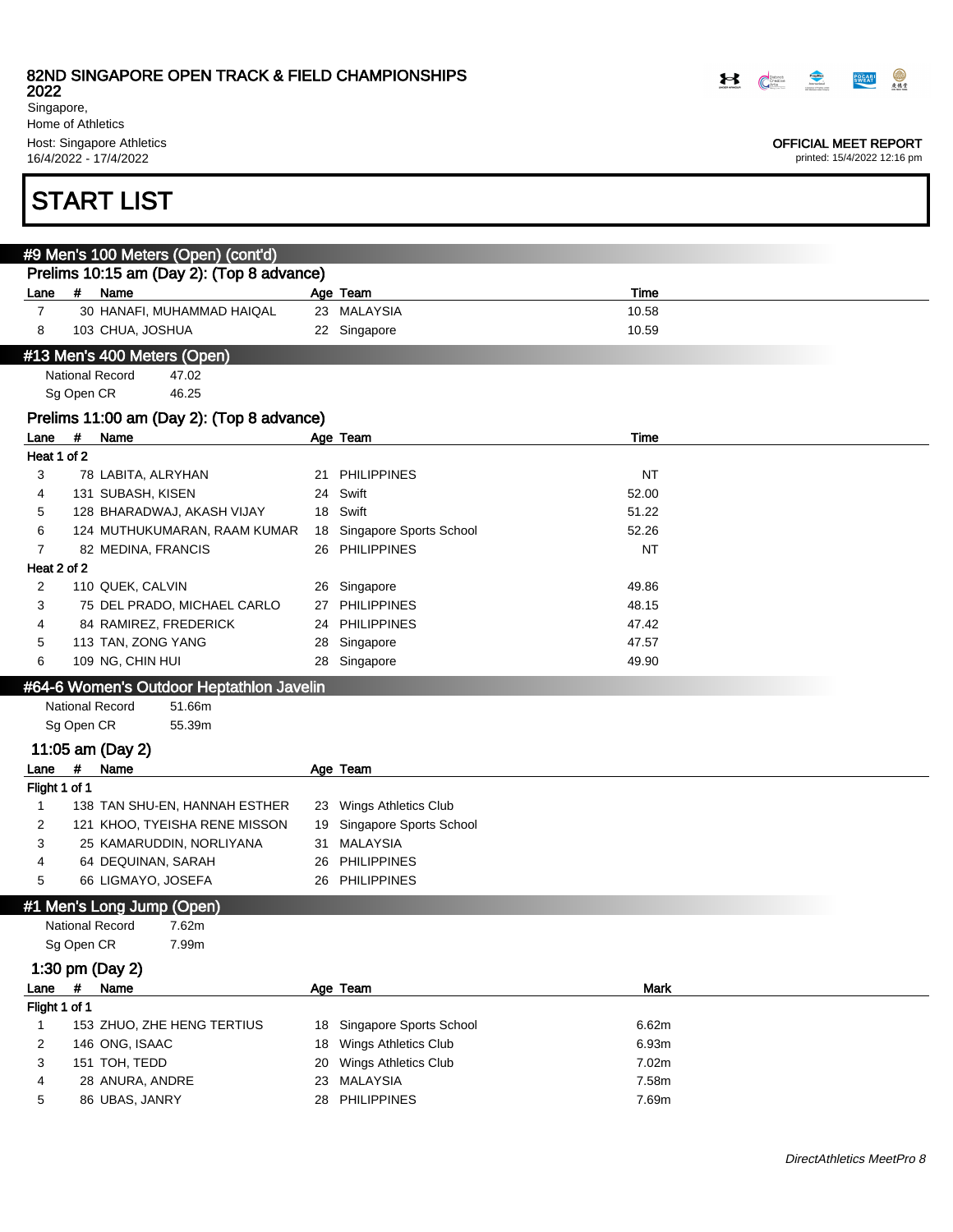2022

Singapore, Home of Athletics Host: Singapore Athletics 16/4/2022 - 17/4/2022

# START LIST

| #31 Men's Pole Vault (Open)       |    |                                  |         |  |
|-----------------------------------|----|----------------------------------|---------|--|
| National Record<br>5.01m          |    |                                  |         |  |
| 5.55m<br>Sg Open CR               |    |                                  |         |  |
| 2:00 pm (Day 2)                   |    |                                  |         |  |
| #<br>Name<br>Lane                 |    | Age Team                         | Mark    |  |
| Flight 1 of 1                     |    |                                  |         |  |
| 1<br>140 CHUA, OLIVER             |    | 18 Wings Athletics Club          | 3.90m   |  |
| 2<br>5 CHEONG, JOSEPH             |    | 15 Club Zoom                     | 3.90m   |  |
| 3<br>9 WEE, ELLIOTT               |    | 20 Club Zoom                     | 4.02m   |  |
| 60 WONG, CLEVON<br>4              |    | 22 National University Singapore | 4.40m   |  |
| 5<br>150 TEW, ENOCH               |    | 17 Wings Athletics Club          | 4.40m   |  |
| 6<br>4 ANG, GUO JUN               |    | 31 Club Zoom                     | 4.40m   |  |
| 7<br>55 KOH, WEI SHIEN            |    | 27 National University Singapore | 4.42m   |  |
| 8<br>8 LOW, JUN YU                | 21 | Club Zoom                        | 4.42m   |  |
| 7 KOH, AARON<br>9                 |    | 27 Club Zoom                     | 4.60m   |  |
| #14 Women's 400 Meters (Open)     |    |                                  |         |  |
| National Record<br>54.18          |    |                                  |         |  |
| Sg Open CR<br>52.17               |    |                                  |         |  |
| 3:00 pm (Day 2)                   |    |                                  |         |  |
| #<br>Name<br>Lane                 |    | Age Team                         | Time    |  |
| Section 1 of 1                    |    |                                  |         |  |
| 3<br>135 HO, ZHI LING             |    | 17 Wings Athletics Club          | 1:04.56 |  |
| 71 SCHRIJVERS, MAUREEN EMILY<br>4 |    | 27 PHILIPPINES                   | 58.53   |  |
| 67 LUMAPAS, JESSEL<br>5           |    | 22 PHILIPPINES                   | 57.31   |  |
| 6<br>120 JANSSEN, LOUISA HELENA   |    | 19 Singapore Sports School       | 1:03.80 |  |
| 50 HIA, JING LIN, ALICIA<br>7     |    | 20 National University Singapore | 1:05.59 |  |
| #21 Men's Discus (Open)           |    |                                  |         |  |
| National Record<br>59.87m         |    |                                  |         |  |
| Sg Open CR<br>57.59m              |    |                                  |         |  |
| 3:15 pm (Day 2)                   |    |                                  |         |  |
| #<br>Name<br>Lane                 |    | Age Team                         | Mark    |  |
| Flight 1 of 1                     |    |                                  |         |  |
| $\mathbf{1}$<br>86 UBAS, JANRY    |    | 28 PHILIPPINES                   | 31.07m  |  |
| 2<br>152 TOH, WEI DE              |    | 36 Wings Athletics Club          | 38.00m  |  |
| 3<br>57 TAN, TING JUN             |    | 25 National University Singapore | 38.34m  |  |
| 80 MANTUA, JOHN ALBERT            |    | 30 PHILIPPINES                   | 48.39m  |  |
| 5<br>62 YEE, CHUN WAI, ERIC       |    | 23 National University Singapore | 48.84m  |  |
| 40 SHAMSHUDDIN, MUHAMMAD IRF<br>6 |    | 27 MALAYSIA                      | 59.51m  |  |
| #38 Women's 800 Meters (Open)     |    |                                  |         |  |
| National Record<br>2:07.40        |    |                                  |         |  |
| Sg Open CR<br>2:04.57             |    |                                  |         |  |
| 3:30 pm (Day 2)                   |    |                                  |         |  |
| # Name<br>Lane                    |    | Age Team                         | Time    |  |
| Section 1 of 1                    |    |                                  |         |  |
| 48 ELIZA, KOH<br>1                |    | 24 National University Singapore | 2:38.00 |  |
|                                   |    |                                  |         |  |

OFFICIAL MEET REPORT

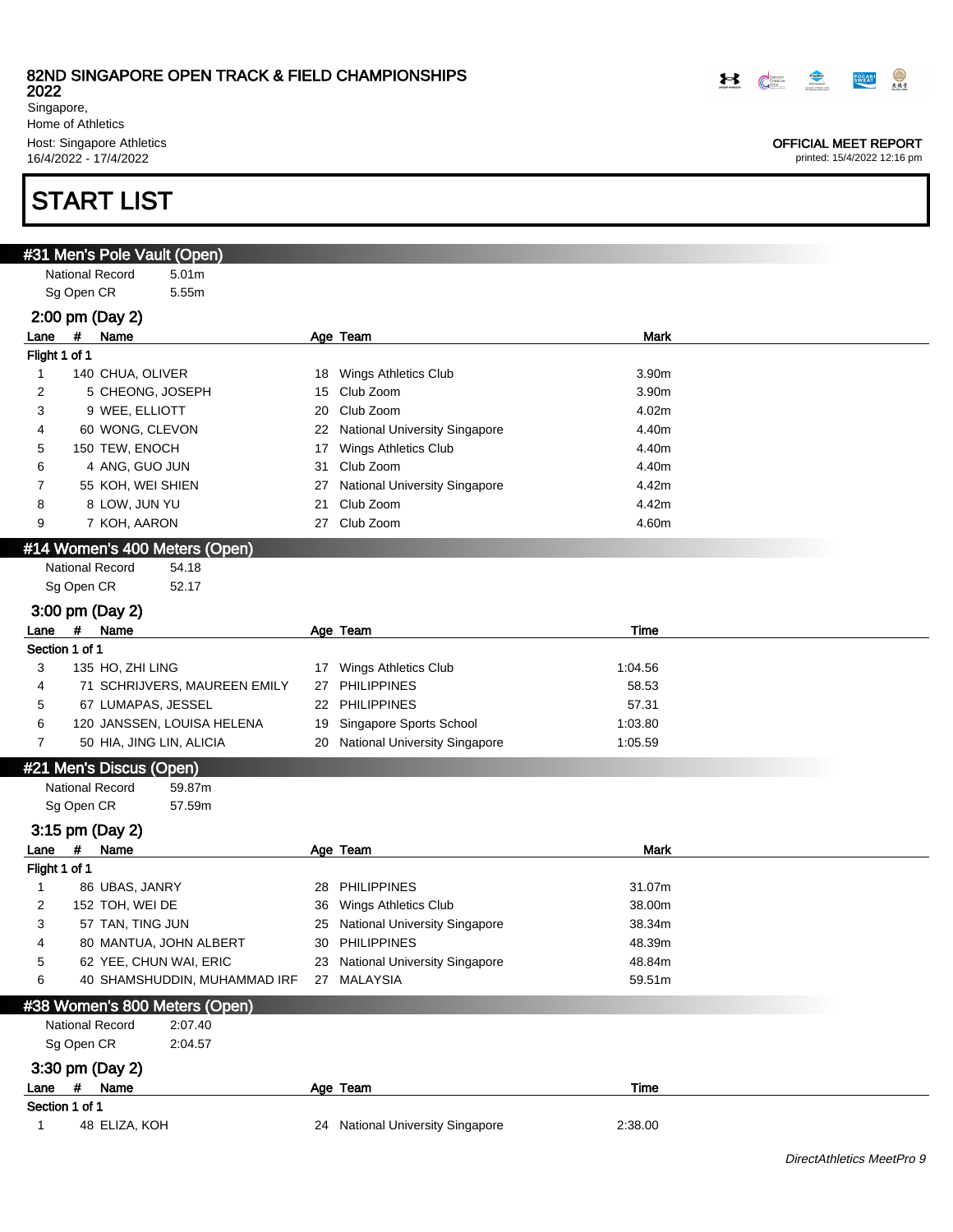2022 Singapore, Home of Athletics

Host: Singapore Athletics 16/4/2022 - 17/4/2022

# START LIST

|                |            | #38 Women's 800 Meters (Open) (cont'd)      |    |                                      |         |           |  |
|----------------|------------|---------------------------------------------|----|--------------------------------------|---------|-----------|--|
|                |            | 3:30 pm (Day 2)                             |    |                                      |         |           |  |
| Lane           | #          | Name                                        |    | Age Team                             | Time    |           |  |
| $\overline{2}$ |            | 10 NG, YEW CHEO                             |    | 36 Cougar Athletic Association       | 2:37.00 |           |  |
| 3              |            | 11 CHAM, SI NING                            | 15 | Erovra Club                          | 2:36.00 |           |  |
| 4              |            | 115 GAN KAI-LIN, STEFFI                     |    | 23 Singapore Institute of Technology | 2:36.00 |           |  |
|                |            | #37 Men's 800 Meters (Open)                 |    |                                      |         |           |  |
|                |            | <b>National Record</b><br>1:49.90           |    |                                      |         |           |  |
|                | Sg Open CR | 1:47.25                                     |    |                                      |         |           |  |
|                |            | 3:40 pm (Day 2)                             |    |                                      |         |           |  |
| Lane #         |            | Name                                        |    | Age Team                             | Time    |           |  |
| Section 1 of 1 |            |                                             |    |                                      |         |           |  |
| 1              |            | 117 HERR, STEFAN                            | 35 | <b>Singapore Shufflers</b>           | 2:00.26 |           |  |
| 2              |            | 131 SUBASH, KISEN                           |    | 24 Swift                             | 2:02.00 |           |  |
| 3              |            | 38 MURUGAN, AVINESHWER AUSTI                | 20 | MALAYSIA                             | 1:50.47 |           |  |
| 4              |            | 129 FAYIZ, MOHAMED HAJA                     |    | 33 Swift                             | 2:01.00 |           |  |
| 5              |            | 77 GIRON, EDWIN JR                          |    | 23 PHILIPPINES                       | 1:52.84 |           |  |
|                |            | #64-7 Women's Outdoor Heptathlon 800 Meters |    |                                      |         |           |  |
|                |            | <b>National Record</b><br>2:07.40           |    |                                      |         |           |  |
|                | Sg Open CR | 2:04.57                                     |    |                                      |         |           |  |
|                |            | 3:50 pm (Day 2)                             |    |                                      |         |           |  |
| Lane           | #          | Name                                        |    | Age Team                             |         |           |  |
| Section 1 of 1 |            |                                             |    |                                      |         |           |  |
| 2              |            | 121 KHOO, TYEISHA RENE MISSON               |    | 19 Singapore Sports School           |         |           |  |
| 3              |            | 25 KAMARUDDIN, NORLIYANA                    |    | 31 MALAYSIA                          |         |           |  |
| 4              |            | 64 DEQUINAN, SARAH                          | 26 | PHILIPPINES                          |         |           |  |
| 5              |            | 66 LIGMAYO, JOSEFA                          | 26 | <b>PHILIPPINES</b>                   |         |           |  |
| 6              |            | 138 TAN SHU-EN, HANNAH ESTHER               |    | 23 Wings Athletics Club              |         |           |  |
|                |            | #16 Women's 4 x 100m Relay (Open)           |    |                                      |         |           |  |
|                |            | <b>National Record</b><br>44.96             |    |                                      |         |           |  |
|                | Sg Open CR | 44.60                                       |    |                                      |         |           |  |
|                |            | 4:25 pm (Day 2)                             |    |                                      |         |           |  |
| Lane Team      |            |                                             |    |                                      |         | Time      |  |
| Section 1 of 1 |            |                                             |    |                                      |         |           |  |
| 3              |            | Singapore (B)                               |    |                                      | В       | <b>NT</b> |  |
|                |            | 1) LIEW, BERNICE YEE LING                   |    | 2) ENRIQUEZ, ROXANNE ROSE            |         |           |  |
|                |            | 3) LIM, GWENDOLYN THERESE                   |    | 4) ONG, KERSTIN                      |         |           |  |
| 4              |            | PHILIPPINES (A)                             |    |                                      | Α       | NT        |  |
|                |            | 1) LUZON-MEDINA, ELOISA                     |    | 2) ESCOTON, MELISSA                  |         |           |  |
|                |            | 3) LUMAPAS, JESSEL                          |    | 4) SANTOS, KATHERINE KHAY            |         |           |  |
| 5              |            | Singapore (A)                               |    |                                      | A       | NT        |  |
|                |            |                                             |    |                                      |         |           |  |
|                |            | 1) CHANDRAN, KUGAPRIYA                      |    | 2) GOH, CLARA                        |         |           |  |
|                |            | 3) PEREIRA, VERONICA SHANTI                 |    | 4) TAN, ELIZABETH ANN SHEE RU        |         |           |  |



### OFFICIAL MEET REPORT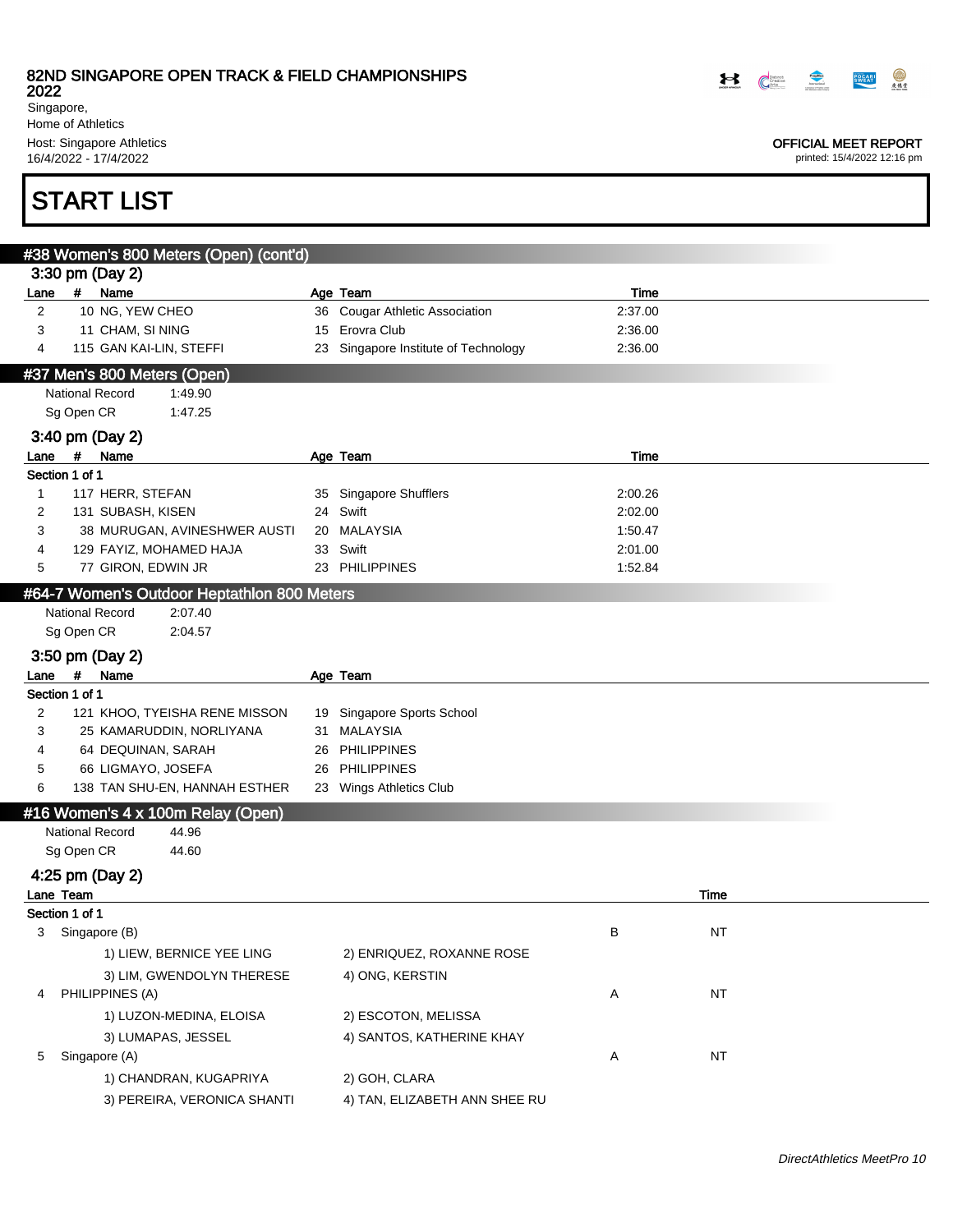2022

Singapore, Home of Athletics Host: Singapore Athletics 16/4/2022 - 17/4/2022

# START LIST

| #15 Men's 4 x 100m Relay (Open)   |                              |                |
|-----------------------------------|------------------------------|----------------|
| <b>National Record</b><br>39.24   |                              |                |
| Sg Open CR<br>39.28               |                              |                |
| 4:35 pm (Day 2)                   |                              |                |
| Lane Team                         |                              | Time           |
| Section 1 of 1                    |                              |                |
| Singapore (B)<br>3                |                              | В<br><b>NT</b> |
| 1) LEE, REUBEN RAINER             | 2) SING, HUI                 |                |
| 3) LEE, MARK REN                  | 4) TAN, ZONG YANG            |                |
| MALAYSIA (A)<br>4                 |                              | NT<br>Α        |
| 1) MOHD FAHMI, MUHAMMAD AZEEM     | 2) ISMAIL, MUHAMMAD ZULFIQAR |                |
| 3) NYEPA, JONATHAN                | 4) HANAFI, MUHAMMAD HAIQAL   |                |
| 5) MD SAAT, MUHAMMAD ARSYAD       | 6)                           |                |
| Singapore (A)<br>5                |                              | NT<br>Α        |
| 1) KOE, IAN                       | 2) LOUIS, MARC BRIAN         |                |
| 3) CHUA, JOSHUA                   | 4) XANDER, HO ANN HENG       |                |
| Indonesia (A)<br>6                |                              | <b>NT</b><br>Α |
| 1) HADI, SUDIRMAN                 | 2) KERTANEGARA, BAYU         |                |
| 3) RIMBAWAN, EKO                  | 4) SETIAWAN, WAHYU           |                |
| #66 Women's 4 x 400m Relay (Open) |                              |                |
| National Record<br>3:33.26        |                              |                |
| Sg Open CR<br>3:33.74             |                              |                |
| 5:15 pm (Day 2)                   |                              |                |
| Lane Team                         |                              | Time           |
| Section 1 of 1                    |                              |                |
| PHILIPPINES (A)<br>5              |                              | <b>NT</b><br>Α |
| 1) BEJOY, BERNALYN                | 2) LUZON-MEDINA, ELOISA      |                |
| 3) LUMAPAS, JESSEL                | 4) SCHRIJVERS, MAUREEN EMILY |                |
| #65 Men's 4 x 400m Relay (Open)   |                              |                |
| National Record<br>3:10.55        |                              |                |
| Sg Open CR<br>3:05.96             |                              |                |
| 5:25 pm (Day 2)                   |                              |                |
| Lane Team                         |                              | Time           |
| Section 1 of 1                    |                              |                |
| Singapore (A)<br>3                |                              | $\sf{NT}$<br>Α |
| 1) NG, CHIN HUI                   | 2) QUEK, CALVIN              |                |
| 3) TAN, ZONG YANG                 | 4) LEE, REUBEN RAINER        |                |
| Swift (A)<br>4                    |                              | NT<br>Α        |
| 1) ANSHAD, SHAFIQ                 | 2) BHARADWAJ, AKASH VIJAY    |                |
| 3) FAYIZ, MOHAMED HAJA            | 4) LIN, JING CHAO            |                |
| 5) SUBASH, KISEN                  | 6) WRIGHT, LAFIAMA           |                |



OFFICIAL MEET REPORT